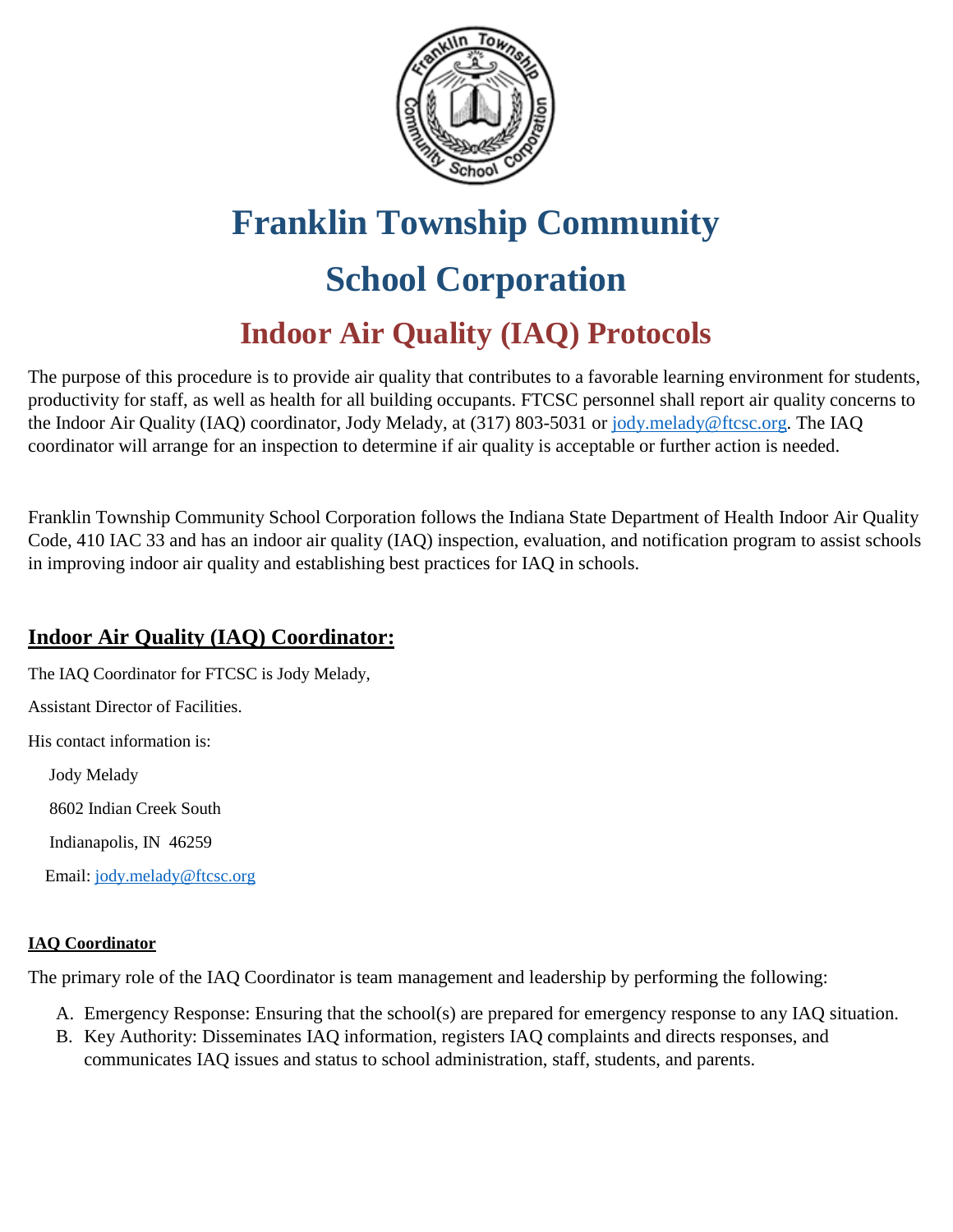# **INDOOR AIR QUALITY**

Indiana State Dept. of Health ‐ Summary of Title 410 Article 33, May 1, 2011

| <b>IAQ Criteria</b>          | Standard                                                                                                                                                                                                                                                                                                                                                                                                                                                                                                                                                                                                                                                                                                                                                                                  |
|------------------------------|-------------------------------------------------------------------------------------------------------------------------------------------------------------------------------------------------------------------------------------------------------------------------------------------------------------------------------------------------------------------------------------------------------------------------------------------------------------------------------------------------------------------------------------------------------------------------------------------------------------------------------------------------------------------------------------------------------------------------------------------------------------------------------------------|
| <b>Carbon dioxide limits</b> | Outside air supplied to occupied classrooms<br>$Maximum = outdoor CO2$ level plus 700 PPM<br>(typically $1,000$ to $1,100$ total PPM)<br>$\bullet$<br>Specialty rooms according to ANSI and ASHRAE standards<br>$\bullet$                                                                                                                                                                                                                                                                                                                                                                                                                                                                                                                                                                 |
| <b>Vehicle idling</b>        | Written policy to address idling vehicles within 100 feet of any building containing classrooms<br>$\bullet$                                                                                                                                                                                                                                                                                                                                                                                                                                                                                                                                                                                                                                                                              |
| <b>Temperature</b>           | Instructional rooms, cafeteria, offices, locker rooms<br>$\bullet$<br>Minimum = $68$ degrees $F$<br>✓<br>✓<br>Maximum = 78 degrees $F$<br>Activity rooms and shops<br>$\bullet$<br>Minimum = $65$ degrees $F$<br>✓<br>Maximum = 78 degrees $F$<br>✓<br>Interior toilets<br>$\bullet$<br>$\checkmark$<br>Minimum = $60$ degrees $F$<br>Maximum = 78 degrees $F$<br>✓                                                                                                                                                                                                                                                                                                                                                                                                                       |
| <b>Humidity</b>              | Maximum $= 65\%$ RH during occupied periods<br>- Needed year round to prevent mold                                                                                                                                                                                                                                                                                                                                                                                                                                                                                                                                                                                                                                                                                                        |
| <b>HVAC</b>                  | Written maintenance procedure to include availability for state inspection<br>$\bullet$<br>Keep ventilation units unobstructed<br>✓<br>Schedule for cleaning HVAC coils<br>✓<br>Scheduled for changing filters<br>✓<br>Written maintenance logs<br>✓<br>New construction and renovation require all air supplies and air returns to be ducted. Open<br>✓<br>return plenums above ceilings are not allowed                                                                                                                                                                                                                                                                                                                                                                                 |
| <b>Allergens; irritants</b>  | Ozone generators/air purifiers not allowed in classrooms when students are present<br>$\bullet$<br>Scented candles and air fresheners not allowed in classrooms<br>✓<br>✓<br>Water leak or intrusions require corrective action within 48 hours of discovery<br>Mold or mold contaminated material require correction action within 48 hours of discovery<br>✓<br>and mold is not to be growing in the school<br>Carpet vacuums must meet HEPA filtration levels by January 1, 2015                                                                                                                                                                                                                                                                                                       |
| <b>Animals</b>               | Furred, feathered, or reptilian animals shall only be allowed in classrooms for educational<br>$\bullet$<br>purposes<br>Fish in aquariums are exempt from educational requirement but must be of reasonable<br>$\bullet$<br>size/quantity<br>Service animals are also exempt from the educational requirement<br>Schools allowing animals in the classroom shall have a written policy addressing:<br>٠<br>What animals are allowed<br>✓<br>✓<br>When animals are allowed in classrooms for educational purposes<br>✓<br>The duration of an animal's stay in a classroom<br>✓<br>Housekeeping requirements<br>How issues with students or staff allergic to the animal will be addressed<br>This policy shall be available for the state department's or it's agent's review<br>$\bullet$ |
| <b>Chemicals</b>             | Student exposure to chemicals must be kept to a minimum. When evaluating student exposures,<br>$\bullet$<br>the more stringent of National Institute for Occupational Safety and Health (NIOSH) limits or<br>Occupational Safety and Health Administration (OSHA) limits must be used.<br>Where chemicals are used during class, appropriate ventilation must be used to minimize<br>$\bullet$<br>students' exposure to these chemicals, such as a local exhaust system<br>The school may adopt and enforce a policy that minimizes student and staff exposure to<br>$\bullet$<br>chemicals.                                                                                                                                                                                              |
| <b>Furniture</b>             | Furniture in classrooms shall be maintained to prevent the accumulation or growth of allergens.<br>$\bullet$<br>This shall include routine cleaning as appropriate for the type of furniture.                                                                                                                                                                                                                                                                                                                                                                                                                                                                                                                                                                                             |
| <b>Construction</b>          | During building renovation or additions, steps must be taken to ensure pollutants from these areas<br>$\bullet$<br>do not enter the occupied spaces. These steps may include, but are not limited to:<br>Keeping the occupied spaces under positive pressure in relation to work areas<br>✓<br>✓<br>Filtration<br>Limiting certain activities to times of no occupancy<br>✓<br>Temporary partitions<br>✓<br>Other appropriate actions<br>✓<br>For new construction, carpet is prohibited on walls                                                                                                                                                                                                                                                                                         |